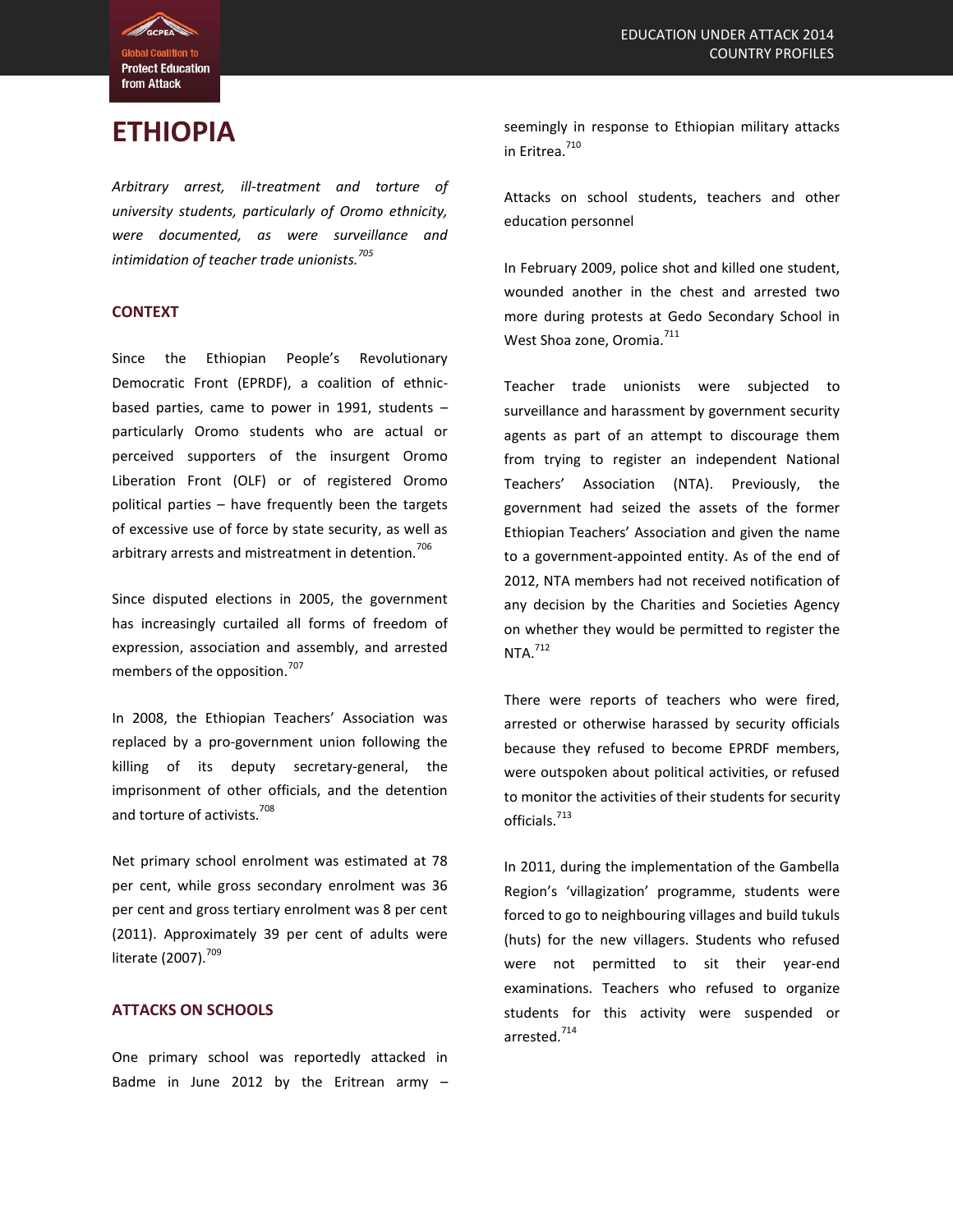**Protect Education** from Attack

### **MILITARY USE OF SCHOOLS**

During the Ethiopian military's response to an attack by unknown gunmen on a commercial farm in the Gambella region in April 2012, soldiers used a school in Chobo-Mender as a prison.<sup>715</sup>

### **ATTACKS ON HIGHER EDUCATION**

The Unrepresented Nations and Peoples Organization, in its April 2009 Universal Periodic Review submission on Ethiopia, alleged that more than 80 Oromo students from Bahir Dar University were arrested and others were beaten in March 2009 during peaceful protests. $^{716}$  The Human Rights League of the Horn of Africa (HRLHA) $^{717}$  reported that a law student at Addis Ababa University, who had been active in the Union of Oromo Students, was arrested without a court warrant in front of the main campus by security agents in July 2009. $^{718}$ Amnesty International reported arrests of students accused of supporting the OLF at the universities of Jimma, Haromaya and Nekemte in April 2011.<sup>719</sup> Human Rights Watch documented arbitrary arrests, torture and ill-treatment of a number of Oromo students at Addis Ababa's Federal Police Crime Investigation Sector, a detention centre also known as Maekelawi, between 2011 and 2013.<sup>720</sup>

Throughout Ethiopia, students were detained by security officials for organizing student associations, being politically outspoken or organizing cultural movements. The monitoring of students was one of the key methods through which rural Ethiopians, particularly Oromos, were targeted because of involvement in lawful political movements. There were anecdotal reports of Oromo students being released from detention and not being allowed to complete their schooling.<sup>721</sup>

In January 2010, Oromia police shot two unarmed students, one fatally, during a disturbance at Ardayta College; one policeman was found guilty of murder and imprisoned.<sup>722</sup>

In June 2012, according to the HRLHA, security forces stormed dormitories and arrested engineering students at Haromaya University in Oromia to break up a demonstration; they were held outside without food for two days.<sup>723</sup>

#### **ATTACKS ON EDUCATION IN 2013**

Arrests of university students continued in 2013, with at least three incidents reported.<sup>724</sup> Security agents reportedly arrested and detained some 100 Addis Ababa University students, a majority of whom were Oromo, after a violent clash erupted between two groups of students on the Arat Kilo University Campus (College of Natural Science) on 2 January.<sup>725</sup> It was reported that a number of these students were injured and several had to be hospitalized.<sup>726</sup> The clash was said to have been triggered when Tigrean students put up posters with insulting messages about Oromo students.<sup>727</sup> Police reportedly surrounded the campus and detained at least 100 more students of Arba Minch University in May who were said to have been responsible for organizing a protest over education-related grievances.<sup>728</sup> One Addis Ababa University student was also arrested on campus in March after expressing concern via Facebook about alleged corruption among Arba Minch University officials and city administrators; he was subsequently charged with criminal defamation.<sup>729</sup>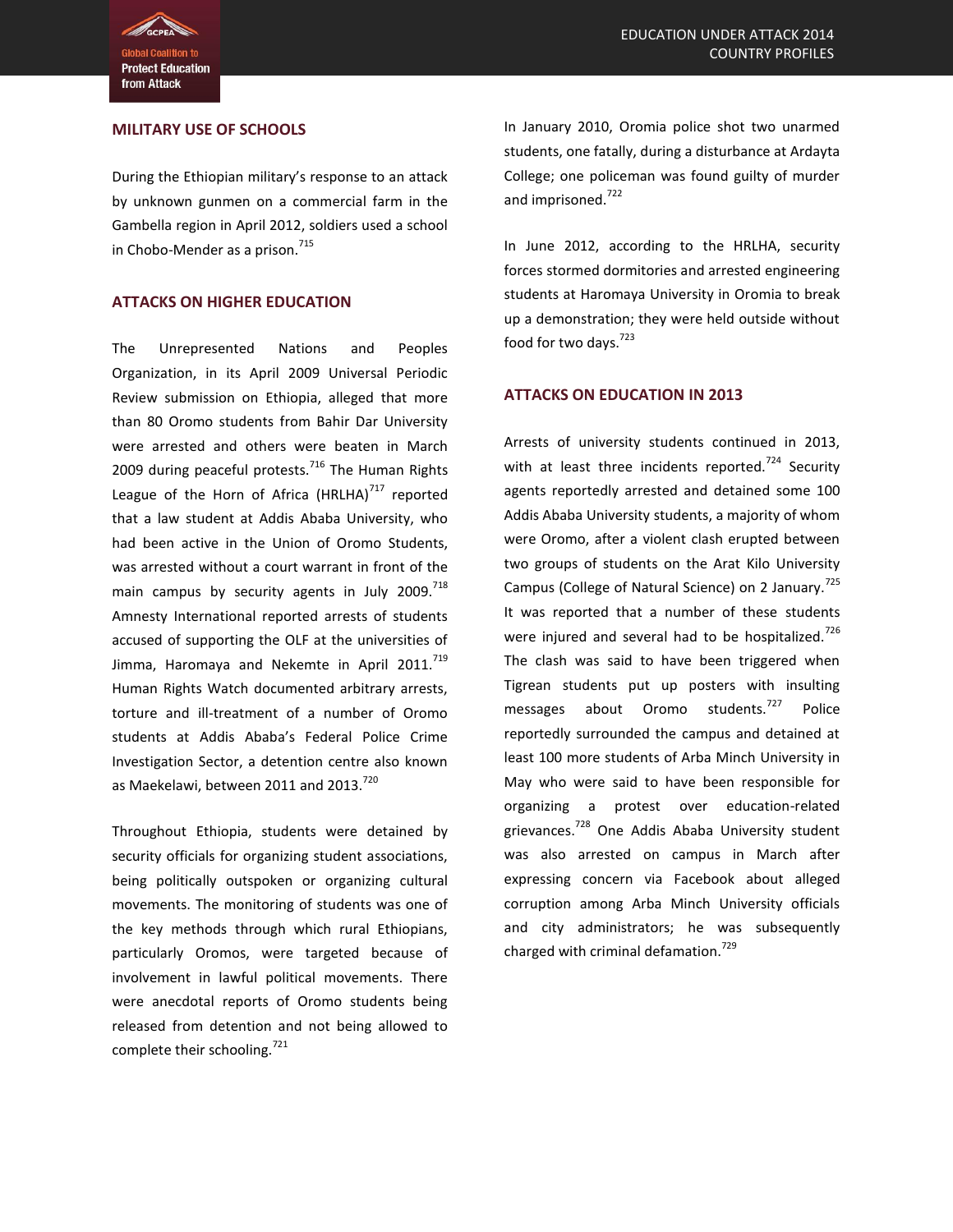**Protect Education** from Attack

### **ENDNOTES ETHIOPIA**

 $705$  This profile covers attacks in the period 2009-2012, with an additional section on 2013.

<sup>706</sup> See HRW, Suppressing Dissent: Human Rights Abuses and Political Repression in Ethiopia's Oromia Region Report (New York: HRW, 10 May 2005), 8,22-5; Lea-Lisa Westerhoff and Abraham Fisseha, "Ethiopian Police Raid Colleges as Student Election Protests Spread," AFP, 7 June 2005; US Department of State, Country Reports on Human Rights Practices, over the last five years; Daandii Qajeelaa, "Revisiting Oromian Students' Resistance Against Tyranny: 2006-2010," Gadaa.com, 11 November 2010; Committee Against Torture, Concluding Observations of the Committee Against Torture – Ethiopia, CAT/C/ETH/CO/1, 1-19 November 2010, para 10; and American Association for the Advancement of Science (AAAS), "Government Kills 41 Students during Student Academic Freedom Protests," AAAS Human Rights Action Network alert, 22 May 2001.

<sup>707</sup> HRW, World Report 2013: Ethiopia (New York: HRW, 2013); and HRW, One Hundred Ways of Putting Pressure: Violations of Freedom of Expression and Association in Ethiopia (New York: HRW, 2010); "Government Kills 41 Students during Student Academic Freedom Protests," AAAS Human Rights Action Network alert, 22 May 2001; and AAAS, "Professors Arrested in Crackdown after Demonstrations in Ethiopia," AAAS Human Rights Action Network alert, 14 December 2005.

<sup>708</sup> Fred van Leeuwen, "Refusal to Register EI's Member Organisation in Ethiopia," Education International Urgent Action Appeal, 27 May 2009; HRW, One Hundred Ways of Putting Pressure (New York: HRW, 24 March 2010), 43-4; and School World TV, Persecuted Teachers, 2008.

<sup>709</sup> UNESCO Institute for Statistics (UIS), "Education (all levels) Profile - Ethiopia," UIS Statistics in Brief (2011).

<sup>710</sup> Yemane Nagish, "Eritrean army attacks school, bus in Badme," Tigrai Online, 18 June 2012.

<sup>711</sup> US Department of State, 2009 Country Reports on Human Rights Practices - Ethiopia (Bureau of Democracy, Human Rights, and Labor, 11 March 2010).

712 International Trade Union Confederation, 2012 Annual Survey of Violations of Trade Union Rights – Ethiopia, 6 June 2012; and US Department of State, 2012 Country Reports on Human Rights Practices – Ethiopia (Bureau of Democracy, Human Rights, and Labor, 19 April 2013).

<sup>713</sup> HRW, Development Without Freedom: How Aid Underwrites Repression in Ethiopia (New York: HRW, October 2010), 55-7; and additional information provided by Human Rights Watch on 4 November 2013.

<sup>714</sup> HRW, "Waiting Here for Death": Displacement and "Villagization" in Ethiopia's Gambella Region (New York: HRW, January 2012), 49; and additional information provided by Human Rights Watch on 4 November 2013.

715 HRW, "Ethiopia: Army Commits Torture, Rape," 28 August 2012.

<sup>716</sup> Unrepresented Nations and Peoples Organization, Submission to the UN Office of the High Commissioner for Human Rights - Universal Periodic Review: Ethiopia, April 2009.

 $717$  Human Rights League of the Horn of Africa (HRLHA) is a nonpolitical organization (with UN Economic and Social Council (ECOSOC) Consultative Status) which attempts to challenge abuses of human rights of the people of various nations and nationalities in the Horn of Africa.

<sup>718</sup> HRLHA, "Ethiopia: Mass Arrests of Oromos in Addis Ababa/Finfinne – Press Release No. 18," 4 August 2009.

719 Amnesty International, State of the World's Human Rights Annual Report 2012 – Ethiopia (Amnesty International, 2013).

720 HRW, "They Want a Confession": Torture and Ill-Treatment in Maekelawi's Police Station (New York: HRW, October 2013), 14, 16, 21, 24, 29.

721 Information provided by Human Rights Watch on 4 November 2013.

722 US Department of State, 2010 Country Reports on Human Rights Practices - Ethiopia (Bureau of Democracy, Human Rights, and Labor, 8 April 2011); and "Ethiopia: College riot claims life," The Reporter, 10 January 2010.

723 HRLHA, "Peaceful Demonstration Needs Democratic Solution, Not Violence," 5 June 2012.

724 HRLHA, "Ethiopia: Beatings, Arrests and Detentions at Addis Ababa University," HRLHA Urgent Action, 5 January 2013; Salem, "Ethnic Clash Among AAU 4 Kilo Students Causes Damages," De Birhan, 3 January 2013; Scholars at Risk, Academic Freedom